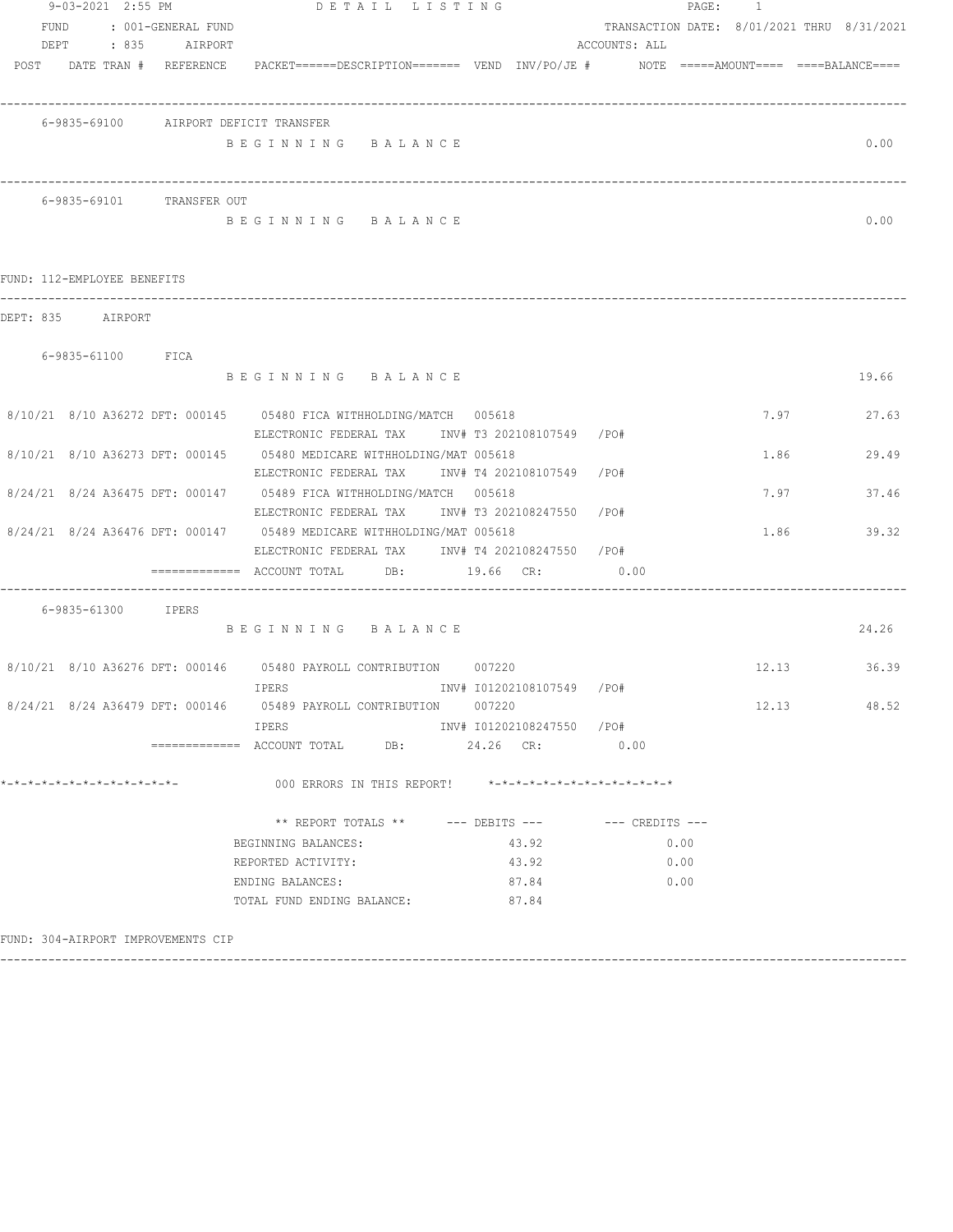| 9-03-2021 2:55 PM               | DETAIL LISTING                                                                                                  |               | PAGE:                                      | -2            |        |
|---------------------------------|-----------------------------------------------------------------------------------------------------------------|---------------|--------------------------------------------|---------------|--------|
| FUND                            | : 304-AIRPORT IMPROVEMENTS CIP                                                                                  |               | TRANSACTION DATE: 8/01/2021 THRU 8/31/2021 |               |        |
| DEPT : 835                      | AIRPORT                                                                                                         | ACCOUNTS: ALL |                                            |               |        |
|                                 | POST DATE TRAN # REFERENCE PACKET======DESCRIPTION======= VEND INV/PO/JE # NOTE =====AMOUNT==== ====BALANCE==== |               |                                            |               |        |
|                                 |                                                                                                                 |               |                                            |               |        |
| DEPT: 835 AIRPORT               |                                                                                                                 |               |                                            |               |        |
|                                 |                                                                                                                 |               |                                            |               |        |
| 6-9835-65999 EXPENSES           |                                                                                                                 |               |                                            |               |        |
|                                 | BEGINNING BALANCE                                                                                               |               |                                            |               | 0.00   |
|                                 |                                                                                                                 |               |                                            |               |        |
|                                 |                                                                                                                 |               |                                            |               |        |
| 6-9835-69101 TRANSFER OUT       | BEGINNING BALANCE                                                                                               |               |                                            |               | 0.00   |
|                                 |                                                                                                                 |               |                                            |               |        |
|                                 |                                                                                                                 |               |                                            |               |        |
| FUND: 660-AIRPORT FUND          |                                                                                                                 |               |                                            |               |        |
|                                 |                                                                                                                 |               |                                            |               |        |
| DEPT: 835 AIRPORT               |                                                                                                                 |               |                                            |               |        |
|                                 |                                                                                                                 |               |                                            |               |        |
| 6-9835-60100 SALARIES           |                                                                                                                 |               |                                            |               |        |
|                                 | BEGINNING BALANCE                                                                                               |               |                                            |               | 256.96 |
|                                 |                                                                                                                 |               |                                            |               |        |
|                                 | 8/10/21 8/10 P01966 PYEXP 00491 081521 Payroll                                                                  |               |                                            | 128.48 385.44 |        |
|                                 | 8/24/21 8/24 P01969 PYEXP 00492 083021 PAYROLL                                                                  |               |                                            | 128.48 513.92 |        |
|                                 | ============ ACCOUNT TOTAL DB: 256.96 CR: 0.00                                                                  |               |                                            |               |        |
| 6-9835-61100 FICA               |                                                                                                                 |               |                                            |               |        |
|                                 | BEGINNING BALANCE                                                                                               |               |                                            |               | 0.00   |
|                                 |                                                                                                                 |               |                                            |               |        |
|                                 |                                                                                                                 |               |                                            |               |        |
| 6-9835-61300 IPERS              |                                                                                                                 |               |                                            |               |        |
|                                 | BEGINNING BALANCE                                                                                               |               |                                            |               | 0.00   |
|                                 |                                                                                                                 |               |                                            |               |        |
|                                 |                                                                                                                 |               |                                            |               |        |
| 6-9835-63313 VEHICLES EXPENSE   |                                                                                                                 |               |                                            |               |        |
|                                 | BEGINNING BALANCE                                                                                               |               |                                            |               | 0.00   |
|                                 |                                                                                                                 |               |                                            |               |        |
|                                 | 6-9835-63500 EQUIPMENT/REPAIRS/MATERIALS                                                                        |               |                                            |               |        |
|                                 | BEGINNING BALANCE                                                                                               |               |                                            |               | 80.00  |
|                                 |                                                                                                                 |               |                                            |               |        |
|                                 | 8/16/21 8/13 A36373 CHK: 076210 05474 MONTHLY POSTAGE 011538                                                    |               |                                            | 13.25         | 93.25  |
|                                 | POSTAGE BY PHONE METER #2 INV# 081121                                                                           |               | / PO#                                      |               |        |
|                                 | ============= ACCOUNT TOTAL<br>DB:                                                                              | 13.25 CR:     | 0.00                                       |               |        |
|                                 |                                                                                                                 |               |                                            |               |        |
| 6-9835-63714 UTILITIES-LP/POWER |                                                                                                                 |               |                                            |               |        |
|                                 | BEGINNING BALANCE                                                                                               |               |                                            |               | 54.57  |
|                                 |                                                                                                                 |               |                                            |               |        |
|                                 | 8/16/21 8/13 A36363 CHK: 076171 05474 POWER-AIRPORT 007380                                                      |               |                                            | 10.64 65.21   |        |
|                                 | ALLIANT ENERGY NOTION INV# 072721                                                                               |               | /PO#                                       |               |        |
|                                 | 8/16/21 8/13 A36363 CHK: 076171 05474 POWER RUNWAY LIGHTS 007380                                                |               |                                            | 79.08 144.29  |        |
|                                 | ALLIANT ENERGY                                                                                                  | INV# 072721   | /PO#                                       |               |        |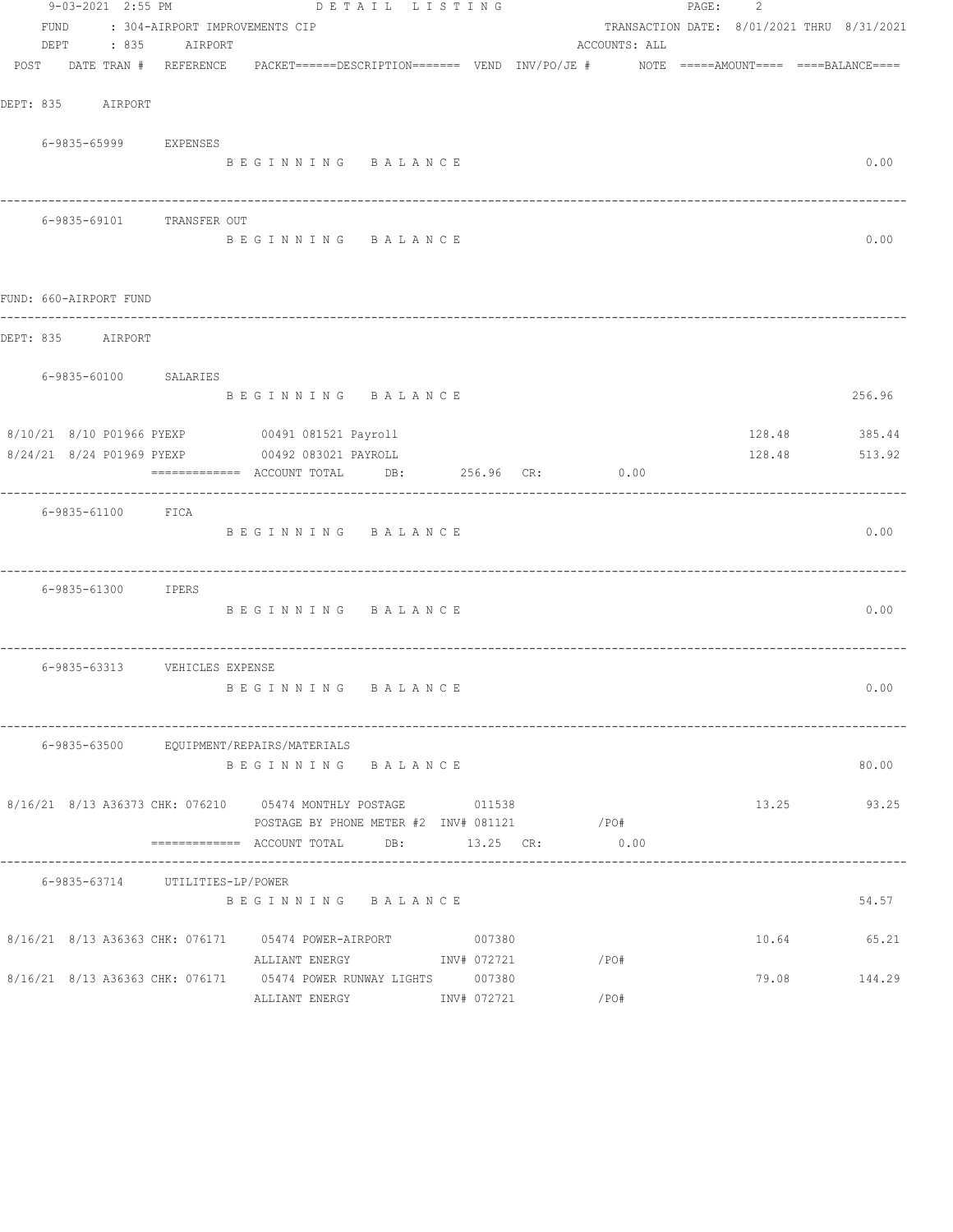|      | 9-03-2021 2:55 PM |                                     | DETAIL LISTING                                                                                       |  | PAGE: | 3             |  |       |                                            |
|------|-------------------|-------------------------------------|------------------------------------------------------------------------------------------------------|--|-------|---------------|--|-------|--------------------------------------------|
| FUND |                   | : 660-AIRPORT FUND                  |                                                                                                      |  |       |               |  |       | TRANSACTION DATE: 8/01/2021 THRU 8/31/2021 |
|      |                   | DEPT : 835 AIRPORT                  |                                                                                                      |  |       | ACCOUNTS: ALL |  |       |                                            |
|      |                   | POST DATE TRAN # REFERENCE          | $\verb PACKET====-DESCRIPTION====== VEND   INV/PO/JE  #   NOTE  == ==+AMOUNT===  == = BALANCE == ==$ |  |       |               |  |       |                                            |
|      |                   |                                     | 8/16/21 8/13 A36363 CHK: 076171 05474 POWER- AIRPORT 007380                                          |  |       |               |  | 63.58 | 207.87                                     |
|      |                   |                                     | ALLIANT ENERGY NATIONAL TINV# 072721                                                                 |  |       | / PO#         |  |       |                                            |
|      |                   |                                     | 8/27/21 8/27 A36598 CHK: 076247 05488 PREPAY LP FUEL 21/22 SEA 000891                                |  |       |               |  |       | 4,260.00 4,467.87                          |
|      |                   |                                     | AGVANTAGE FS INC               INV# 081321                 /PO#                                      |  |       |               |  |       |                                            |
|      |                   |                                     | $\text{---}$ ========== ACCOUNT TOTAL DB: $4,413.30$ CR: $0.00$                                      |  |       |               |  |       |                                            |
|      |                   |                                     |                                                                                                      |  |       |               |  |       |                                            |
|      |                   | 6-9835-63730 TELEPHONE/CELL PHONE   | BEGINNING BALANCE                                                                                    |  |       |               |  |       | 108.60                                     |
|      |                   |                                     |                                                                                                      |  |       |               |  |       |                                            |
|      |                   | 6-9835-64028 PROMOTIONS             |                                                                                                      |  |       |               |  |       |                                            |
|      |                   |                                     | BEGINNING BALANCE                                                                                    |  |       |               |  |       | 0.00                                       |
|      |                   |                                     | 8/02/21 7/29 A36170 CHK: 076056 05464 AIRPORT LEGAL FEES 001609                                      |  |       |               |  |       | 15.00 15.00                                |
|      |                   |                                     |                                                                                                      |  |       |               |  |       |                                            |
|      |                   |                                     | $\texttt{-----}$ =========== ACCOUNT TOTAL DB: $\texttt{15.00} \quad \texttt{CR}:$                   |  |       | 0.00          |  |       |                                            |
|      |                   |                                     |                                                                                                      |  |       |               |  |       |                                            |
|      |                   | 6-9835-64073 TAXES/ENG/FEES         |                                                                                                      |  |       |               |  |       |                                            |
|      |                   |                                     | BEGINNING BALANCE                                                                                    |  |       |               |  |       | 0.00                                       |
|      |                   |                                     |                                                                                                      |  |       |               |  |       |                                            |
|      |                   | 6-9835-64082 INS-LIABILITY/PROPERTY |                                                                                                      |  |       |               |  |       |                                            |
|      |                   |                                     | BEGINNING BALANCE                                                                                    |  |       |               |  |       | 0.00                                       |
|      |                   |                                     |                                                                                                      |  |       |               |  |       |                                            |
|      |                   |                                     | 8/10/21 8/10 B15756 C # 024063 10016 TRUE NORTH : OVERPAYMENT ON JE# 012024                          |  |       |               |  |       | 3.00CR 3.00CR                              |
|      |                   |                                     | ============= ACCOUNT TOTAL DB: 0.00 CR: 3.00CR                                                      |  |       |               |  |       |                                            |
|      |                   |                                     |                                                                                                      |  |       |               |  |       |                                            |
|      |                   | 6-9835-64110 LEGAL EXPENSE          |                                                                                                      |  |       |               |  |       |                                            |
|      |                   |                                     | BEGINNING BALANCE                                                                                    |  |       |               |  |       | 0.00                                       |
|      |                   |                                     |                                                                                                      |  |       |               |  |       |                                            |
|      | 6-9835-64400      | REFUNDS                             |                                                                                                      |  |       |               |  |       |                                            |
|      |                   |                                     | BEGINNING BALANCE                                                                                    |  |       |               |  |       | 0.00                                       |
|      |                   |                                     |                                                                                                      |  |       |               |  |       |                                            |
|      | 6-9835-64502      | NDB/BEACON CHECK                    |                                                                                                      |  |       |               |  |       |                                            |
|      |                   |                                     | BEGINNING BALANCE                                                                                    |  |       |               |  |       | 0.00                                       |
|      |                   |                                     |                                                                                                      |  |       |               |  |       |                                            |
|      |                   | 6-9835-64576 B CAP PROPERTY         |                                                                                                      |  |       |               |  |       |                                            |
|      |                   |                                     | BEGINNING BALANCE                                                                                    |  |       |               |  |       | 0.00                                       |
|      |                   |                                     |                                                                                                      |  |       |               |  |       |                                            |
|      |                   |                                     |                                                                                                      |  |       |               |  |       |                                            |
|      |                   | 6-9835-64577 LOAN PAYMENT-JET TANK  |                                                                                                      |  |       |               |  |       |                                            |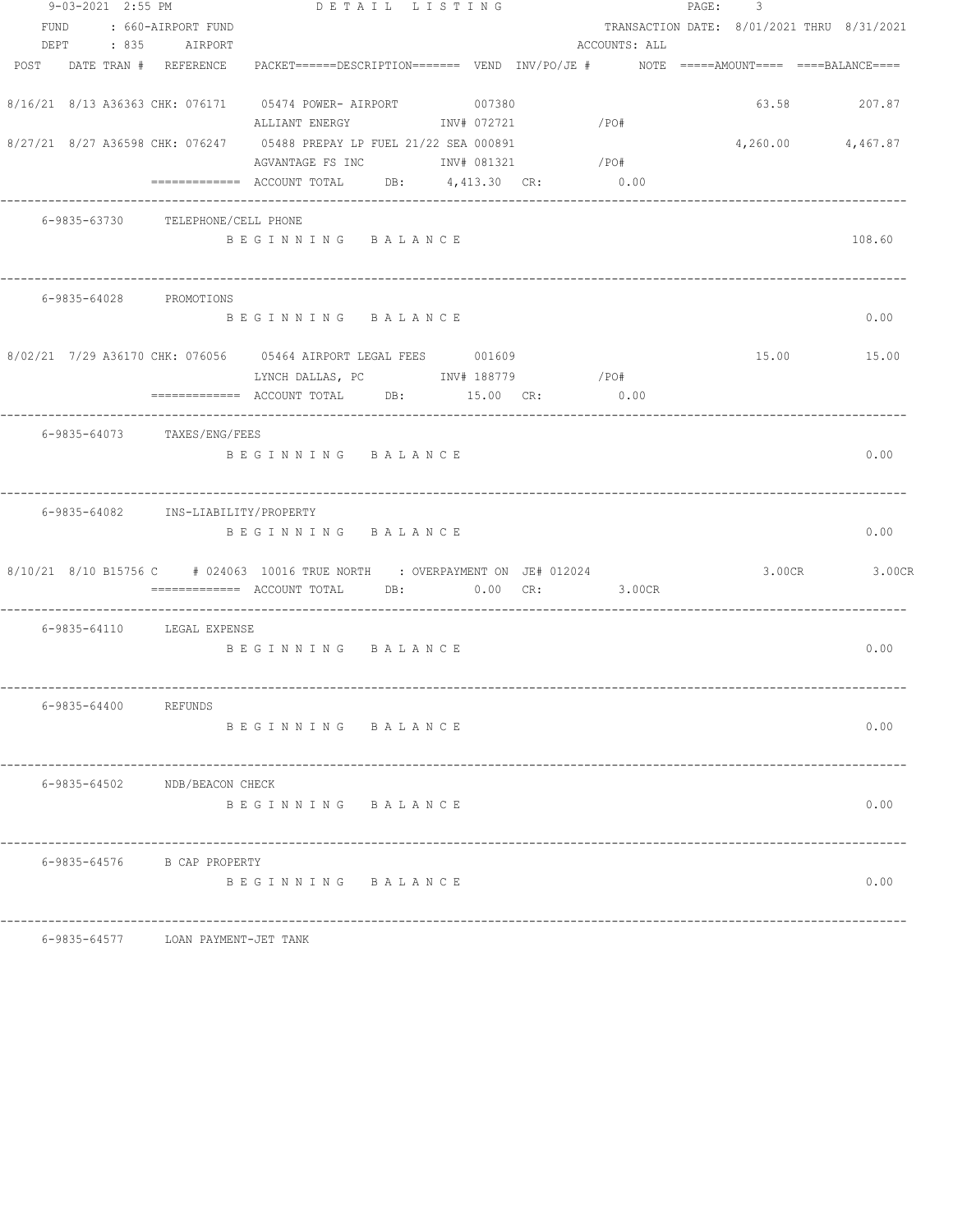|      | 9-03-2021 2:55 PM          |                                 |                                                                                                  | DETAIL LISTING                                                                                         |  |                   |                                            | PAGE: | 4                  |                    |
|------|----------------------------|---------------------------------|--------------------------------------------------------------------------------------------------|--------------------------------------------------------------------------------------------------------|--|-------------------|--------------------------------------------|-------|--------------------|--------------------|
| FUND |                            | : 660-AIRPORT FUND              |                                                                                                  |                                                                                                        |  |                   | TRANSACTION DATE: 8/01/2021 THRU 8/31/2021 |       |                    |                    |
| DEPT | $\therefore 835$           | AIRPORT                         |                                                                                                  |                                                                                                        |  |                   | ACCOUNTS: ALL                              |       |                    |                    |
|      | POST DATE TRAN # REFERENCE |                                 |                                                                                                  | $PACKET == == = DESCRIPTION == == == = VEND   INV/PO/JE #   NOTE   == ==+AMOUNT == == = BALANCE == ==$ |  |                   |                                            |       |                    |                    |
|      |                            |                                 |                                                                                                  |                                                                                                        |  |                   |                                            |       |                    |                    |
|      |                            |                                 | BEGINNING BALANCE                                                                                |                                                                                                        |  |                   |                                            |       |                    | 0.00               |
|      |                            |                                 |                                                                                                  |                                                                                                        |  |                   |                                            |       |                    |                    |
|      |                            |                                 |                                                                                                  |                                                                                                        |  |                   |                                            |       |                    |                    |
|      |                            | 6-9835-64578 GRANT EXPENDITURES |                                                                                                  |                                                                                                        |  |                   |                                            |       |                    |                    |
|      |                            |                                 | BEGINNING BALANCE                                                                                |                                                                                                        |  |                   |                                            |       |                    | 0.00               |
|      |                            |                                 |                                                                                                  |                                                                                                        |  |                   |                                            |       |                    |                    |
|      |                            |                                 |                                                                                                  |                                                                                                        |  |                   |                                            |       |                    |                    |
|      |                            |                                 |                                                                                                  |                                                                                                        |  |                   |                                            |       |                    |                    |
|      |                            | 6-9835-64600 SNOW REMOVAL       |                                                                                                  |                                                                                                        |  |                   |                                            |       |                    |                    |
|      |                            |                                 | BEGINNING BALANCE                                                                                |                                                                                                        |  |                   |                                            |       |                    | 0.00               |
|      |                            |                                 |                                                                                                  |                                                                                                        |  |                   |                                            |       |                    |                    |
|      |                            |                                 |                                                                                                  |                                                                                                        |  |                   |                                            |       |                    |                    |
|      |                            | 6-9835-64601 CARETAKER/MANAGER  |                                                                                                  |                                                                                                        |  |                   |                                            |       |                    |                    |
|      |                            |                                 | BEGINNING BALANCE                                                                                |                                                                                                        |  |                   |                                            |       |                    | 0.00               |
|      |                            |                                 |                                                                                                  |                                                                                                        |  |                   |                                            |       |                    |                    |
|      |                            |                                 |                                                                                                  |                                                                                                        |  |                   |                                            |       |                    |                    |
|      | 6-9835-64602 MOWING        |                                 |                                                                                                  |                                                                                                        |  |                   |                                            |       |                    |                    |
|      |                            |                                 | BEGINNING BALANCE                                                                                |                                                                                                        |  |                   |                                            |       |                    | 1,225.00           |
|      |                            |                                 |                                                                                                  |                                                                                                        |  |                   |                                            |       |                    |                    |
|      |                            |                                 | 8/16/21 8/13 A36330 CHK: 076214 05474 JULY 2021 MOWING- AIRPOR 001705                            |                                                                                                        |  |                   |                                            |       |                    | 980.00 2,205.00    |
|      |                            |                                 |                                                                                                  |                                                                                                        |  |                   |                                            |       |                    |                    |
|      |                            |                                 | -------------   ACCOUNT  TOTAL           DB:                980.00     CR:                  0.00 |                                                                                                        |  |                   |                                            |       |                    |                    |
|      |                            |                                 |                                                                                                  |                                                                                                        |  |                   |                                            |       |                    |                    |
|      | 6-9835-64603 AV GAS        |                                 |                                                                                                  |                                                                                                        |  |                   |                                            |       |                    |                    |
|      |                            |                                 | BEGINNING BALANCE                                                                                |                                                                                                        |  |                   |                                            |       |                    | 0.00               |
|      |                            |                                 |                                                                                                  |                                                                                                        |  |                   |                                            |       |                    |                    |
|      |                            |                                 | 8/04/21 8/05 B15725 E.F.T. 080421 09985 AVGAS 197 GAL @ 3.880819 JE# 011993                      |                                                                                                        |  |                   |                                            |       | 7,672.38           | 7,672.38           |
|      |                            |                                 | 8/04/21 8/05 B15725 E.F.T. 080421 09985 AVGAS FED EXCISE TAX                                     |                                                                                                        |  | JE# 011993        |                                            |       | 381.56             | 8,053.94           |
|      |                            |                                 | 8/04/21 8/05 B15725 E.F.T. 080421 09985 AVGAS FED LUST                                           |                                                                                                        |  | JE# 011993        |                                            |       | 1.98               | 8,055.92           |
|      |                            |                                 | 8/04/21 8/05 B15725 E.F.T. 080421 09985 AVGAS OIL SPILL TAX                                      |                                                                                                        |  | JE# 011993        |                                            |       | 4.23               | 8,060.15           |
|      |                            |                                 | 8/04/21 8/05 B15725 E.F.T. 080421 09985 AVGAS IA EXCISE TAX 500 JE# 011993                       |                                                                                                        |  |                   |                                            |       | 158.16             | 8,218.31           |
|      |                            |                                 |                                                                                                  |                                                                                                        |  |                   |                                            |       |                    |                    |
|      |                            |                                 | 8/10/21 8/10 A36262 CHK: 076075 05479 REIMB AIRPORT FUEL MASTE 007056                            |                                                                                                        |  |                   |                                            |       | 10.12              | 8,228.43           |
|      |                            |                                 | JON HOPSON                                                                                       |                                                                                                        |  | INV# 080921 / PO# |                                            |       |                    |                    |
|      |                            |                                 | 8/17/21 8/19 B15783 E.F.T. 081721 10032 AVGAS 1966 GAL @ 3.875753 JE# 012040                     |                                                                                                        |  |                   |                                            |       | 7,619.73 15,848.16 |                    |
|      |                            |                                 |                                                                                                  |                                                                                                        |  |                   |                                            |       |                    | 379.44 16,227.60   |
|      |                            |                                 | 8/17/21 8/19 B15783 E.F.T. 081721 10032 AVGAS FED LUST                                           |                                                                                                        |  | <b>JE# 012040</b> |                                            |       |                    | $1.97$ $16,229.57$ |
|      |                            |                                 | 8/17/21 8/19 B15783 E.F.T. 081721 10032 AVGAS FED OIL SPILL TX JE# 012040                        |                                                                                                        |  |                   |                                            |       |                    | 4.21 16,233.78     |
|      |                            |                                 | 8/17/21 8/19 B15783 E.F.T. 081721 10032 AVGAS IA EXCISE TX                                       |                                                                                                        |  | JE# 012040        |                                            |       |                    | 158.08 16,391.86   |
|      |                            |                                 | $\text{F}$ ============ ACCOUNT TOTAL DB: 16,391.86 CR: 0.00                                     |                                                                                                        |  |                   |                                            |       |                    |                    |
|      |                            |                                 |                                                                                                  |                                                                                                        |  |                   |                                            |       |                    |                    |
|      |                            | 6-9835-64604 DUST CONTROL       |                                                                                                  |                                                                                                        |  |                   |                                            |       |                    |                    |
|      |                            |                                 | BEGINNING BALANCE                                                                                |                                                                                                        |  |                   |                                            |       |                    | 0.00               |
|      |                            |                                 |                                                                                                  |                                                                                                        |  |                   |                                            |       |                    |                    |
|      |                            |                                 |                                                                                                  |                                                                                                        |  |                   |                                            |       |                    |                    |
|      | 6-9835-64605 JET FUEL      |                                 |                                                                                                  |                                                                                                        |  |                   |                                            |       |                    |                    |
|      |                            |                                 | BEGINNING BALANCE                                                                                |                                                                                                        |  |                   |                                            |       |                    | 0.00               |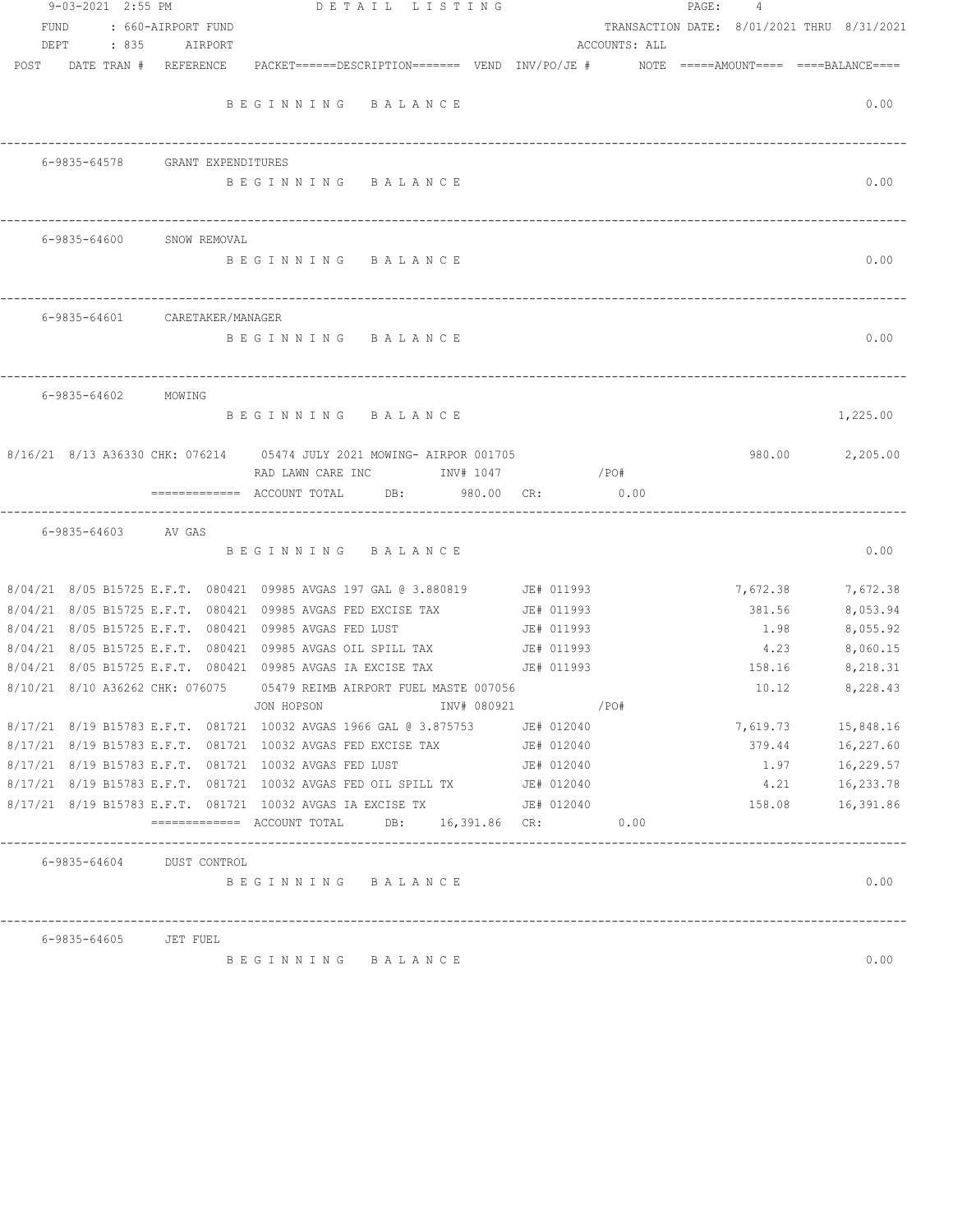| 9-03-2021 2:55 PM           | DETAIL LISTING                                                                                                 |                                                   | 5<br>PAGE:                                 |      |
|-----------------------------|----------------------------------------------------------------------------------------------------------------|---------------------------------------------------|--------------------------------------------|------|
| FUND                        | : 660-AIRPORT FUND                                                                                             |                                                   | TRANSACTION DATE: 8/01/2021 THRU 8/31/2021 |      |
| DEPT                        | : 835 AIRPORT                                                                                                  |                                                   | ACCOUNTS: ALL                              |      |
|                             | POST DATE TRAN # REFERENCE PACKET=====DESCRIPTION======= VEND INV/PO/JE # NOTE =====AMOUNT==== ====BALANCE==== |                                                   |                                            |      |
| 6-9835-65999 OTHER SUPPLIES |                                                                                                                |                                                   |                                            |      |
|                             | BEGINNING BALANCE                                                                                              |                                                   |                                            | 0.00 |
| 6-9835-67990 CIP            |                                                                                                                |                                                   |                                            |      |
|                             | BEGINNING BALANCE                                                                                              |                                                   |                                            | 0.00 |
| 6-9835-67991 CAPTIAL OUTLAY |                                                                                                                |                                                   |                                            |      |
|                             | BEGINNING BALANCE                                                                                              |                                                   |                                            | 0.00 |
|                             | 6-9835-67995 MISCELLANEOUS CAPITAL                                                                             |                                                   |                                            |      |
|                             | BEGINNING BALANCE                                                                                              |                                                   |                                            | 0.00 |
|                             | 6-9835-68290 IMPROVMEMENTS GO BONDS                                                                            |                                                   |                                            |      |
|                             | BEGINNING BALANCE                                                                                              |                                                   |                                            | 0.00 |
|                             | 6-9835-68350 DEBT SER 95 \$2.2M GO BOND                                                                        |                                                   |                                            |      |
|                             | BEGINNING BALANCE                                                                                              |                                                   |                                            | 0.00 |
| 6-9835-69101 TRANSFER OUT   |                                                                                                                |                                                   |                                            |      |
|                             | BEGINNING BALANCE                                                                                              |                                                   |                                            | 0.00 |
|                             | 000 ERRORS IN THIS REPORT! *-*-*-*-*-*-*-*-*-*-*-*-*-*-                                                        |                                                   |                                            |      |
|                             |                                                                                                                | ** REPORT TOTALS ** --- DEBITS --- -- CREDITS --- |                                            |      |
|                             | BEGINNING BALANCES:                                                                                            | 1,725.13                                          | 0.00                                       |      |
|                             | REPORTED ACTIVITY:                                                                                             | 22,070.37                                         | 3.00CR                                     |      |
|                             | ENDING BALANCES:                                                                                               | 23,795.50                                         | 3.00CR                                     |      |
|                             | TOTAL FUND ENDING BALANCE:                                                                                     | 23,792.50                                         |                                            |      |